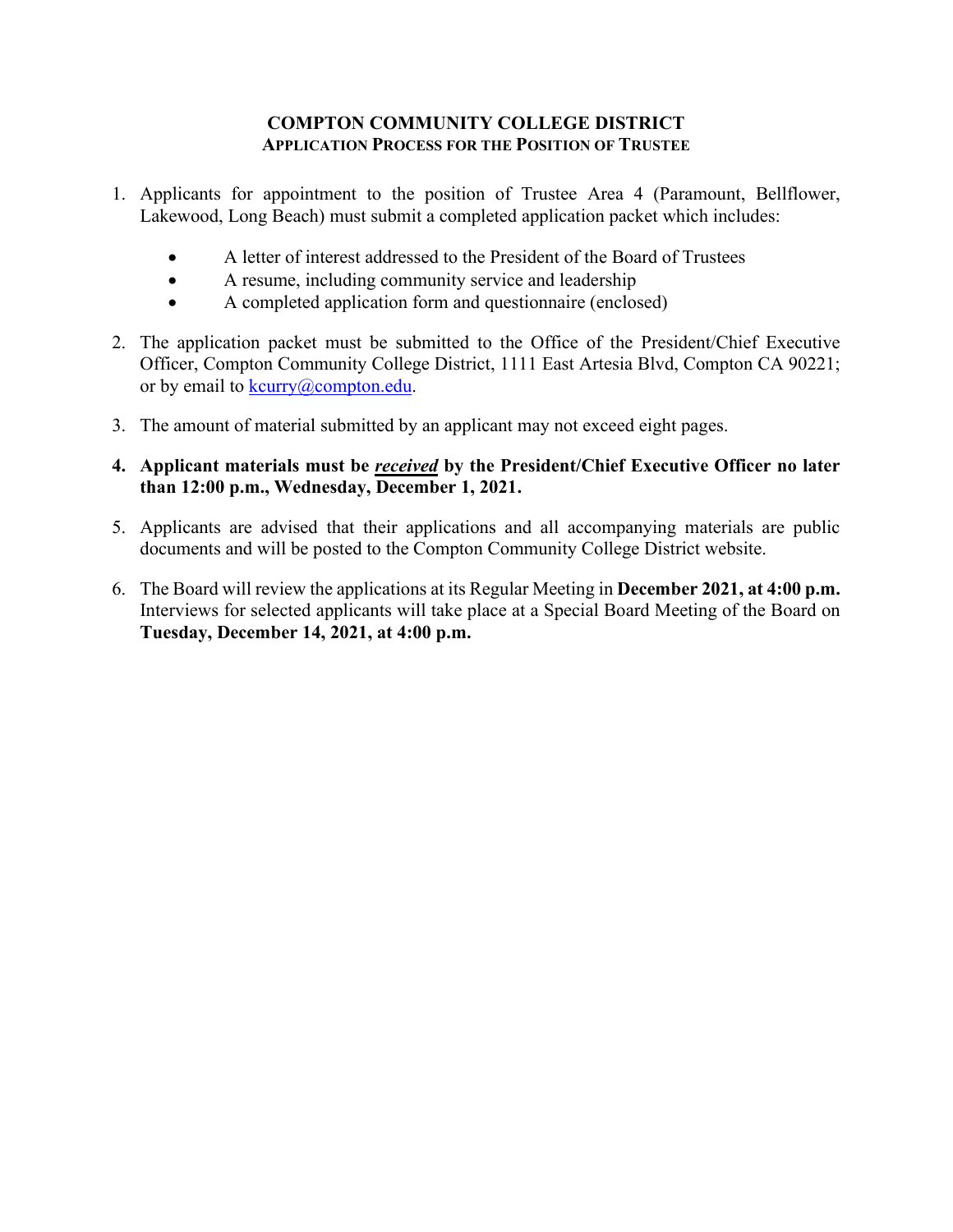## **COMPTON COMMUNITY COLLEGE DISTRICT TRUSTEE VACANCY APPLICATION FORM**

|                                           | City, State, Zip: $\frac{1}{2}$ and $\frac{1}{2}$ and $\frac{1}{2}$ and $\frac{1}{2}$ and $\frac{1}{2}$ and $\frac{1}{2}$ and $\frac{1}{2}$ and $\frac{1}{2}$ and $\frac{1}{2}$ and $\frac{1}{2}$ and $\frac{1}{2}$ and $\frac{1}{2}$ and $\frac{1}{2}$ and $\frac{1}{2}$ and $\frac{1}{2$ |                                                                                                     |  |
|-------------------------------------------|--------------------------------------------------------------------------------------------------------------------------------------------------------------------------------------------------------------------------------------------------------------------------------------------|-----------------------------------------------------------------------------------------------------|--|
|                                           | Education (List degrees or highest year completed and the college or school)                                                                                                                                                                                                               | Please complete the following: (This information is required in addition to your resume)            |  |
| Employment History (most recent 10 years) |                                                                                                                                                                                                                                                                                            |                                                                                                     |  |
| <b>Public and Community Service</b>       |                                                                                                                                                                                                                                                                                            |                                                                                                     |  |
| employee and relationship                 | <u> 1989 - Johann Stoff, deutscher Stoffen und der Stoffen und der Stoffen und der Stoffen und der Stoffen und der</u>                                                                                                                                                                     | [ ](Check if applicable) I am related to a current employee of the District. If yes, name of        |  |
|                                           | District and serve as a member of the Board of Trustees.                                                                                                                                                                                                                                   | I understand that I may not simultaneously be an employee of the Compton Community College          |  |
|                                           |                                                                                                                                                                                                                                                                                            | I certify that I meet all eligibility requirements. (Note: To be eligible, an individual must be at |  |

least 18 years old; must be a resident of the District and specifically Trustee Area 4; must be a U.S. citizen; must be a registered voter who would not be disqualified from holding civil office by the Constitution or any law of the state.)

| Signature: |  |
|------------|--|
|            |  |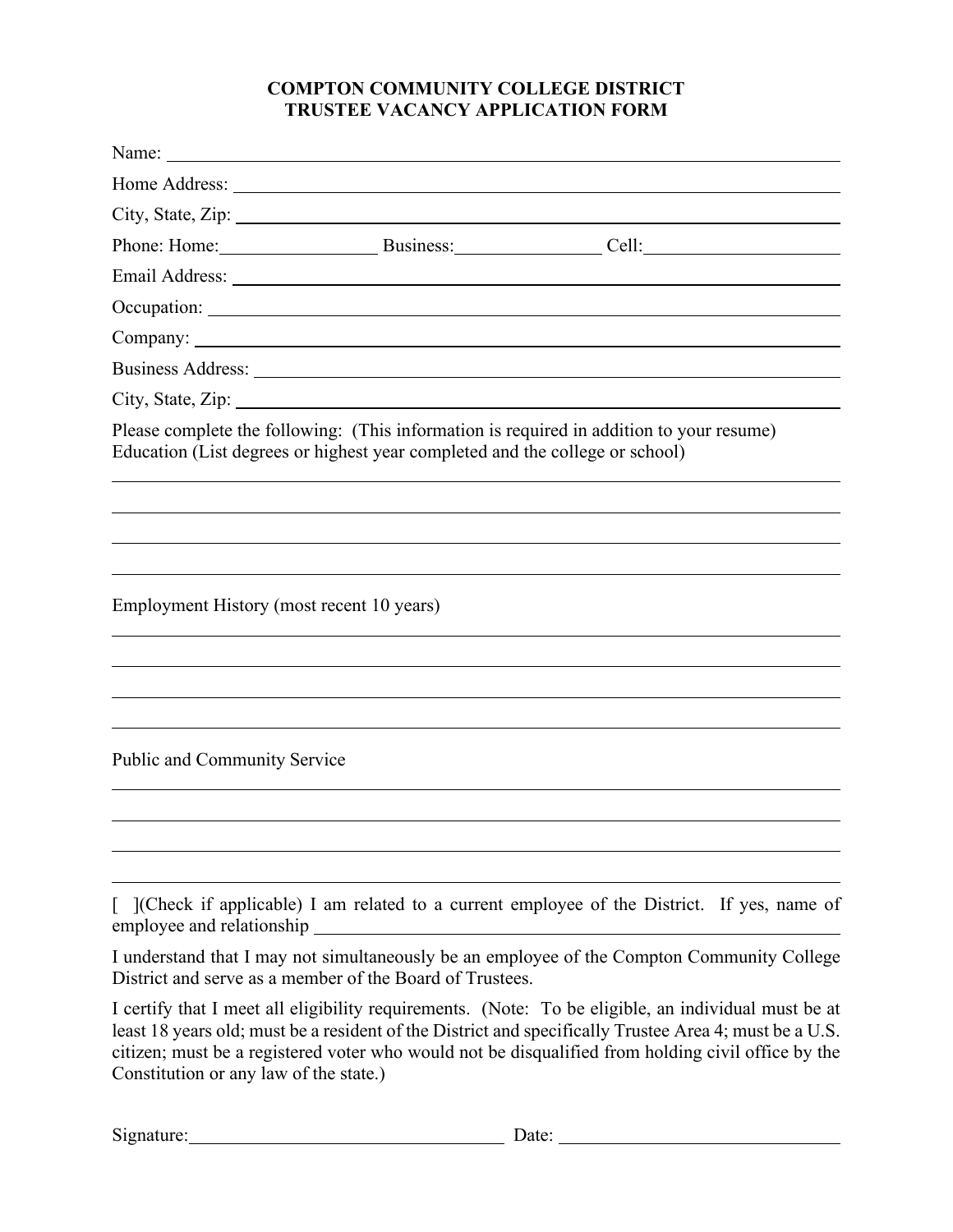### **COMPTON COMMUNITY COLLEGE DISTRICT TRUSTEE VACANCY QUESTIONNAIRE**

#### **(This information is required in addition to your resume)**

1. Please describe your understanding of the role of a California Community College District Trustee and explain why you are interested in serving as a Trustee for Compton Community College District.

2. Briefly share your public service and involvement in the Trustee Area 4 (Paramount, Bellflower, Lakewood, Long Beach) communities and how this service would enhance your position as a member of the Compton Community College District Board of Trustees.

3. What is your understanding of the primary responsibilities of the Board, and how do you envision your role as one member of the Board?

4. What do you see as the major educational issues facing California community colleges in the next 3-5 years?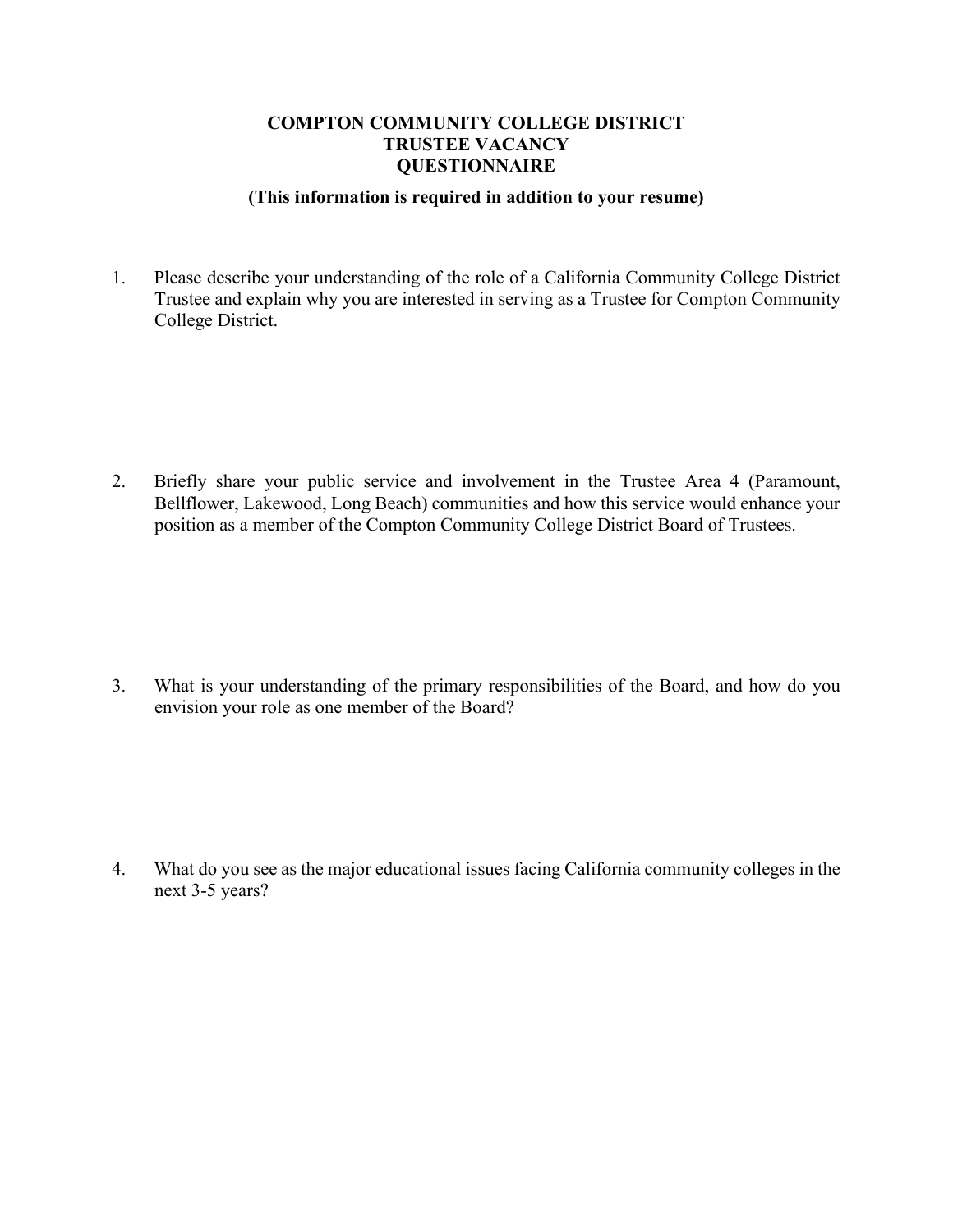5. What do you see as the major educational issues facing the communities of served in Trustee Area 4 in the next 3-5 years?

6. Who do you believe you will be representing if you are appointed to the Compton Community College District Board of Trustees?

7. How would you ensure that all constituent groups – internal and external – have a voice in the governance of Compton Community College District?